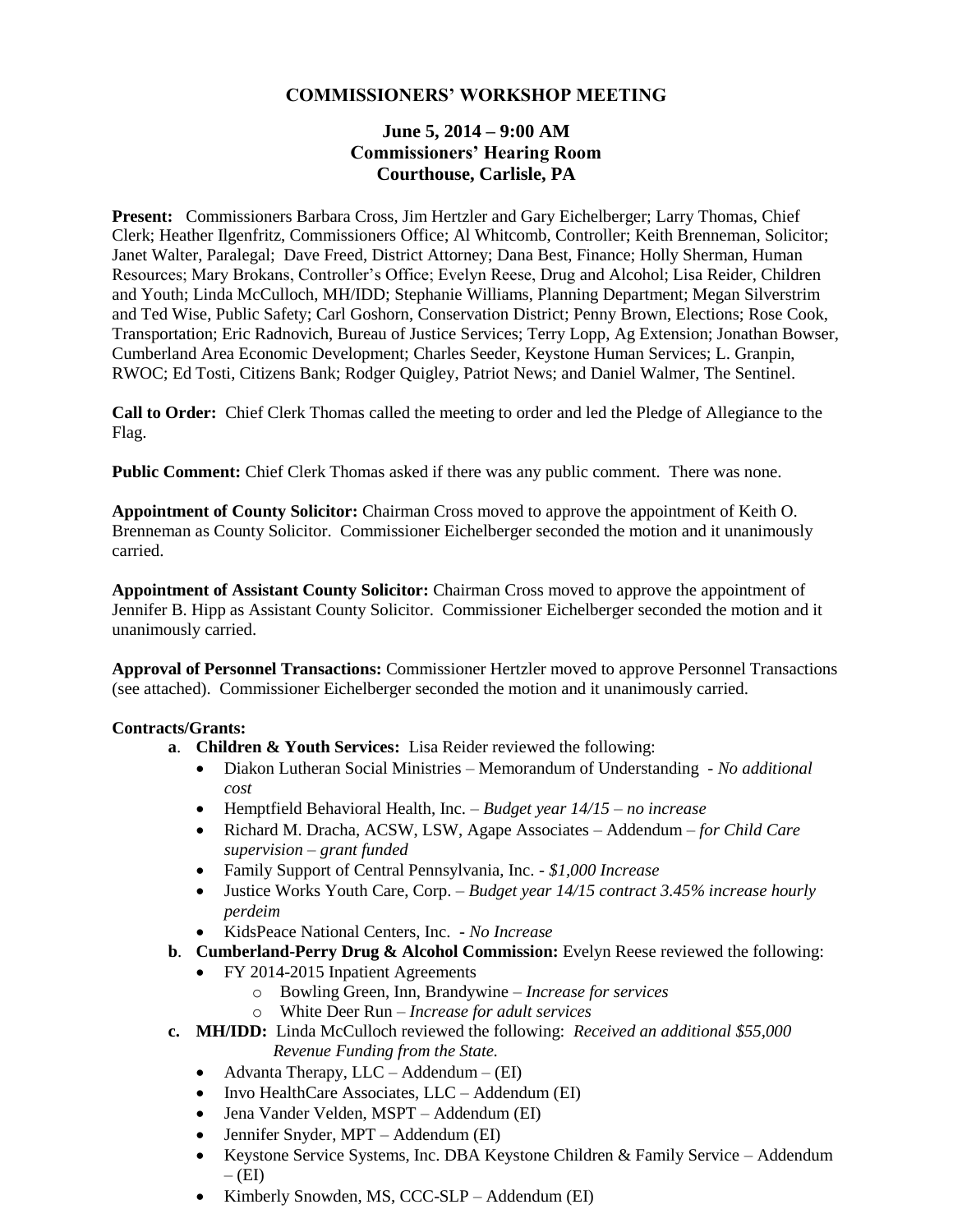- Stacy Foreman, MS, CCC-SLP Addendum (EI)
- Western PA School for the Deaf Addendum (EI)
- **d. Planning:** Stephanie Williams reviewed the following:
	- Subcontract for Park, Trails & Greenway Development under the Cumberland County Land Partnerships Grant Program between County of Cumberland and Lower Allen Township *- \$32,500 - Cedar Spring Park Project*
	- Federal-Aid Bridge Project Supplemental Reimbursement Agreement for Craighead Bridge *- \$866,000 for engineering design, utility relocation, right-of-way*
- **e. Public Safety:** Ted Wise reviewed the following:
	- Tower Services Unlimited *- \$8,410 – installation of equipment*
	- Archonix *- \$7,715 – maintenance contract*
	- Harris, Corp. Amendment No. 1 *- \$293,688 – for ongoing maintenance, a decrease of \$4,500 from the last contract.*
	- MultiComm, Inc. *- \$3,485 – tower inspection service*
- **f. Transportation:** Rose Cook reviewed the following:
	- Manito Transportation Services, Inc. *- reimbursement*
- **g. Human Resources:** Holly Sherman reviewed the following:
	- Conexis –Administrative Services Agreement Fee Schedule Service Appendix *– Increase of \$.25 - \$.50/item*
	- Conexis Healthcare Flexible Spending Account Agreements *- to carry funds over from previous agreement*
		- o Certificate of Corporate Resolution
		- o Adoption Agreement
		- o Actions Taken And Resolutions Adopted Agreement
		- o Amendment to the Cafeteria Plan
- **h. Finance:** Dana Best reviewed the following:
	- Wright Express Fleet Card Product Controls *– limits number of transactions per day*
	- Assignment of Rights to Liquid Fuels and Fuels Tax Reimbursements
		- o Purchases Under WEX Umbrella *- for Sheriff's vehicles traveling out of state*
		- o WilcoHess, LLC for 2013 and 2014
	- Certificate of Buyer of Taxable Fuel for Use by State or Non-profit Educational Organization with WEX, Inc. *- confirms County as government entity*
- **i. Claremont Nursing & Rehabilitation Center:** *Request to remove from agenda – item will be added to the next workshop meeting.*
	- Commercial-Industrial Laundry Service, Inc. (CILS)
- **j. Solicitor:** Chief Clerk Thomas reviewed the following:
	- Cumberland County Solicitor Fee Remittance Agreement between Keith O. Brenneman, Esquire and Cumberland County *- Finalizes agreement between County and Solicitor*
- **k. Agriculture Extension:** Chief Clerk Thomas reviewed the following:
	- Memorandum of Understanding between Penn State Extension and Cumberland County - outlines financial responsibilities. Chairman Cross moved to approve the Memorandum of Understanding between Penn State Extension and Cumberland County. Commissioner Eichelberger seconded the motion and it unanimously carried.

#### **Review of Capital Project Requests:**

- District Attorney's Office Lab Equipment \$45,000 Dave Freed explained that the box truck was seized during a contraband investigation. Facilities Management Department purchased the vehicle from the District Attorney's Office for \$45,000. The \$45,000 will be used to purchase camera equipment, smart phone downloading equipment, and various other operating expenses (see attached).
- Conservation District Vehicle Purchase \$27,500 To replace a 14 year old Chevy Blazer with high miles and extensive maintenance costs. There is no cost to the General fund. Marcellus Shale and other funds will be used to purchase the new vehicle (see attached).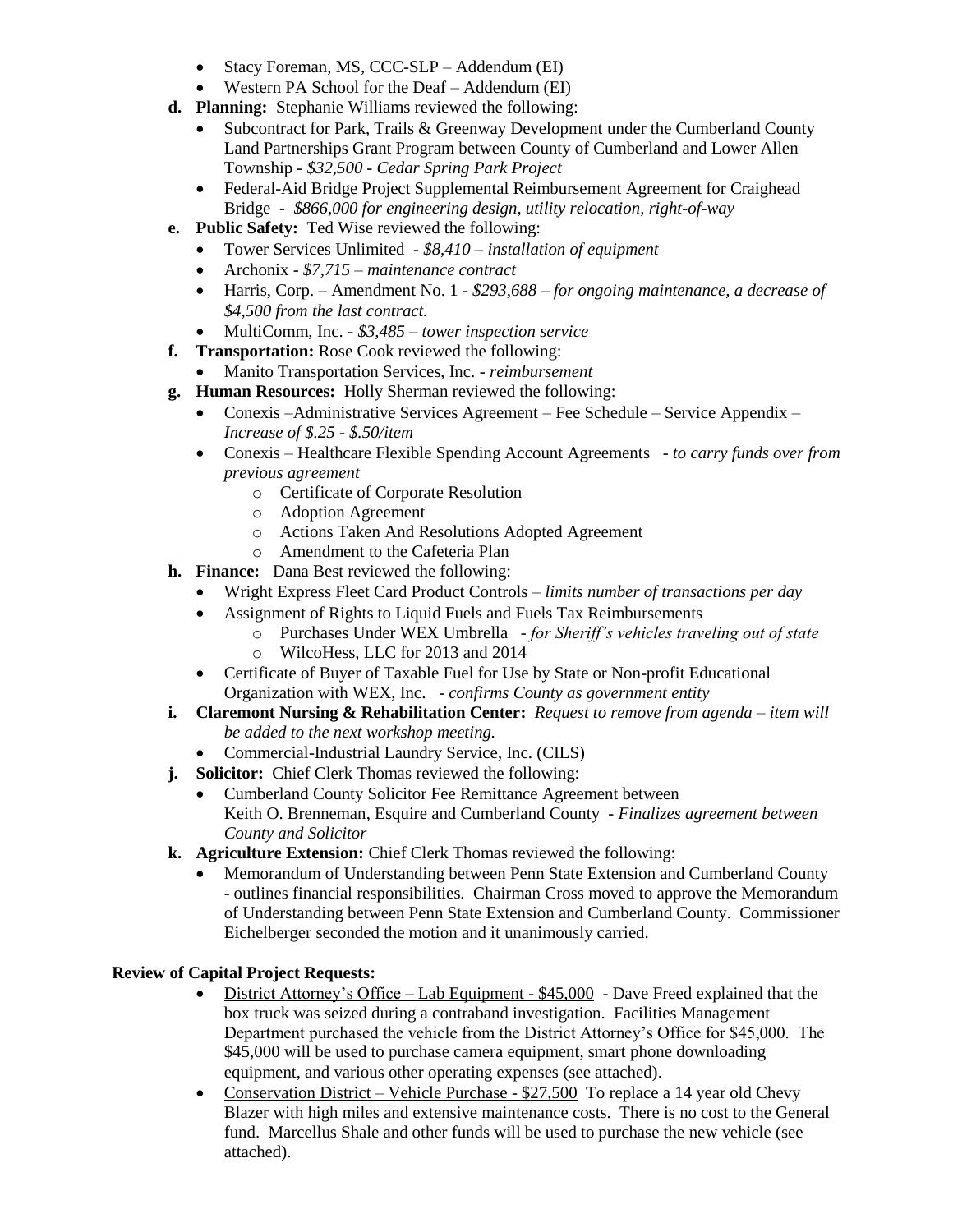• Bureau of Elections – Replace Internal Batteries on Voting Machines - \$52,555 Penny Brown explained that the Warranty Agreement with the vendor recommends battery replacement to extend the life of the voting machines (see attached).

Letter of Support: Request for a Letter of Support for Shippensburg University's Campus Surface Transportation Improvement Plan. Chairman Cross explained this is the remaining segment that will provide access to the H. Ric Luhrs Performing Arts Center, to the Conference Center, to downtown Shippensburg, and then to the Cumberland Valley Rail Trail (see attached).

**CCIDA:** Cumberland County Industrial Development Authority Tax Exempt Financing Request Re Keystone Human Services Project. Jonathan Bowser explained that the project is for refinancing debt expenses for approximately 70 properties throughout Central Pennsylvania (see attached).

**2014/2015 Fiscal Budget:** Adoption of 2014/2015 Fiscal Budget Scheduled for the Board of Commissioners' Meeting on Monday, June 9, 2014 Dana Best stated that the 2014/2015 Fiscal Budget is 87% State/Federal and 7% General Fund. No changes have been made since placed on public view May 12, 2014.

**Advertise RFP:** Authorization to Advertise for the Modernization of One Elevator at the Claremont Nursing & Rehabilitation Center. Solicitor Brenneman explained that the Nursing Home elevator needs upgraded and is requesting a Bid be advertised for a lower cost.

### **Commissioner Liaison Reports**

## **Commissioner Cross:**

- The Ag Extension Office met June 3rd. Two positions will be added for nutrition education no General Fund expense. Farm Tour Program has received a National Award. Heather Weeks will receive that award on behalf of the program.
- Children and Youth received \$76,740 from an audit that will go back to the County budget.
- Conservation District met on May  $27th -$  Dirt & Gravel Program training will be provided to Municipalities in the Fall. The Chesapeake Bay Program received - \$14,500 and the Tree Sales brought in \$2,000.
- Drug and Alcohol Commission will meet next week.
- Stop Violence Task Force met last week training on strangulation vs choking procedures was provided to police departments. PFA violations are up 41%, which is double from last year at this time.
- Attended Planning Department's Outreach East on Tuesday where 14 Municipal representatives attended – topics were Comprehensive Plan, Farm Land Preservation, Recycling Grant Programs, and Blighted Properties.

### **Commissioner Hertzler:**

- Tri-County Executive Committee met May 22nd discussion on notices from Public Utilities regarding Sunoco Pipeline requesting eminent domain for their pipeline project.
- Library System Board had their Annual Breakfast Thursday, May 29 additional State funding needs to be provided for the Library System.
- Attended Outreach East on Tuesday the eastern end of the County has the highest population growth and Southampton has the largest growth in the western end of the County.
- Shippensburg Senior Center meeting a State grant of \$112,000 was received by Messiah Lifeway's that will help fund the Center's HVAC system expenses.
- There is a CCAP conference call today.
- Farm Land Preservation Board will meet next week.
- Redevelopment Authority will meet next week.

### **Commissioner Eichelberger:**

- The Library System Board met discussion on strategic direction for right sizing the technical part of their system. Attended their Annual Legislative Breakfast.
- Economic Development is working on their Code of Ethics. Comments are due by June 6 and to be reviewed by June 17.